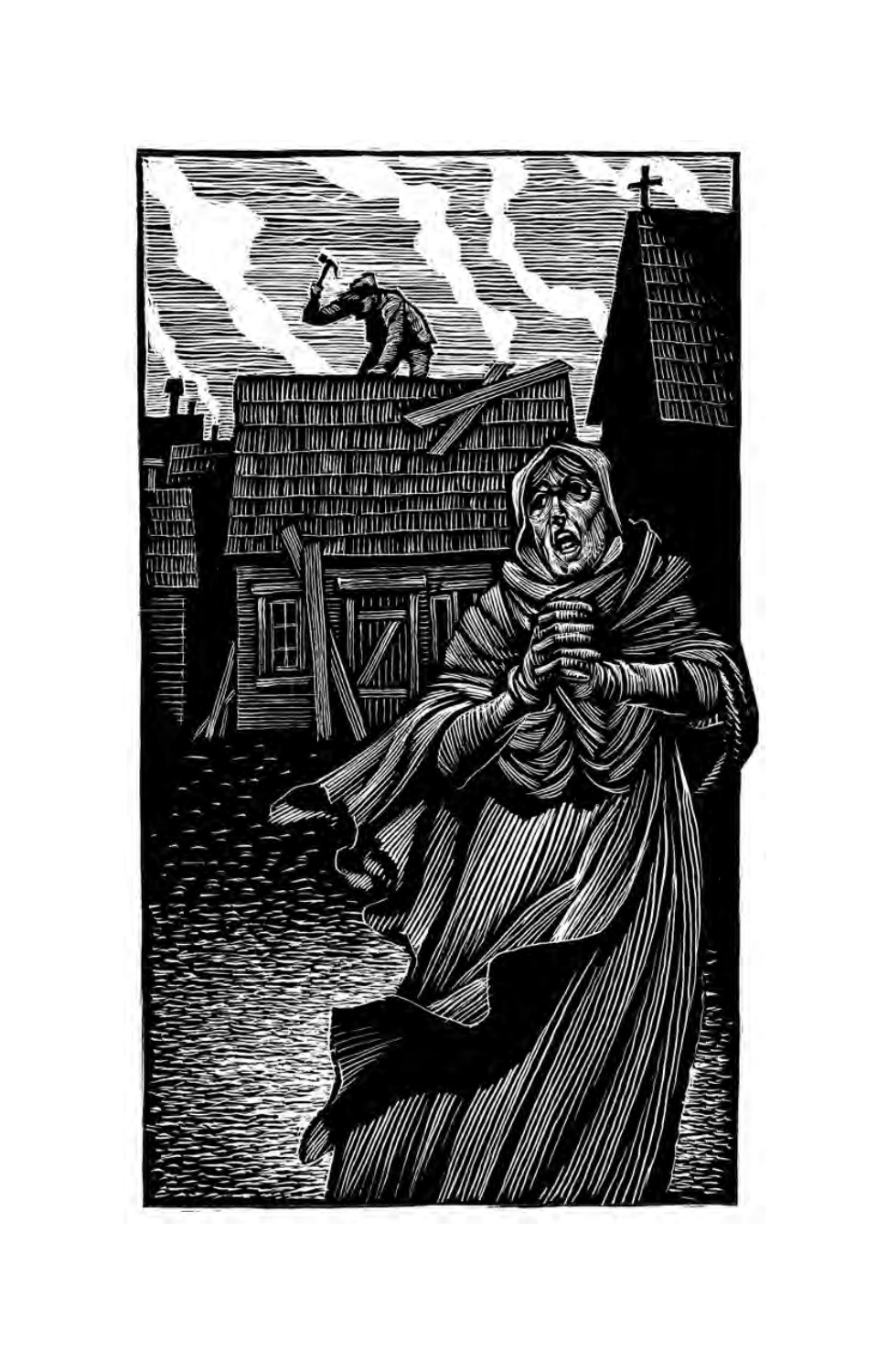copies of this e-book for download on another website or wish to make multiple hard copies for wider distribution, or to reprint portions in a newsletter or periodical, please observe the following restrictions: Please share a link to this e-book with your friends. Feel free to post and share links to this e-book, or you may email or print this book in its entirety or in part, but please do not alter it in any way, and please do not post or offer through another Internet-based download service. If you

- You may not reproduce it for commercial gain.
- The Plough Publishing House. Used with You must include this credit line: "Copyright 2014 by permission."

 This e-book is a publication of The Plough Publishing House, Rifton, NY 12471 USA and Robertsbridge, East Sussex, TN32 5DR, UK [\(www.plough.com\)](http://www.plough.com) Copyright © 2014 by Plough Publishing House Rifton, NY 12471 USA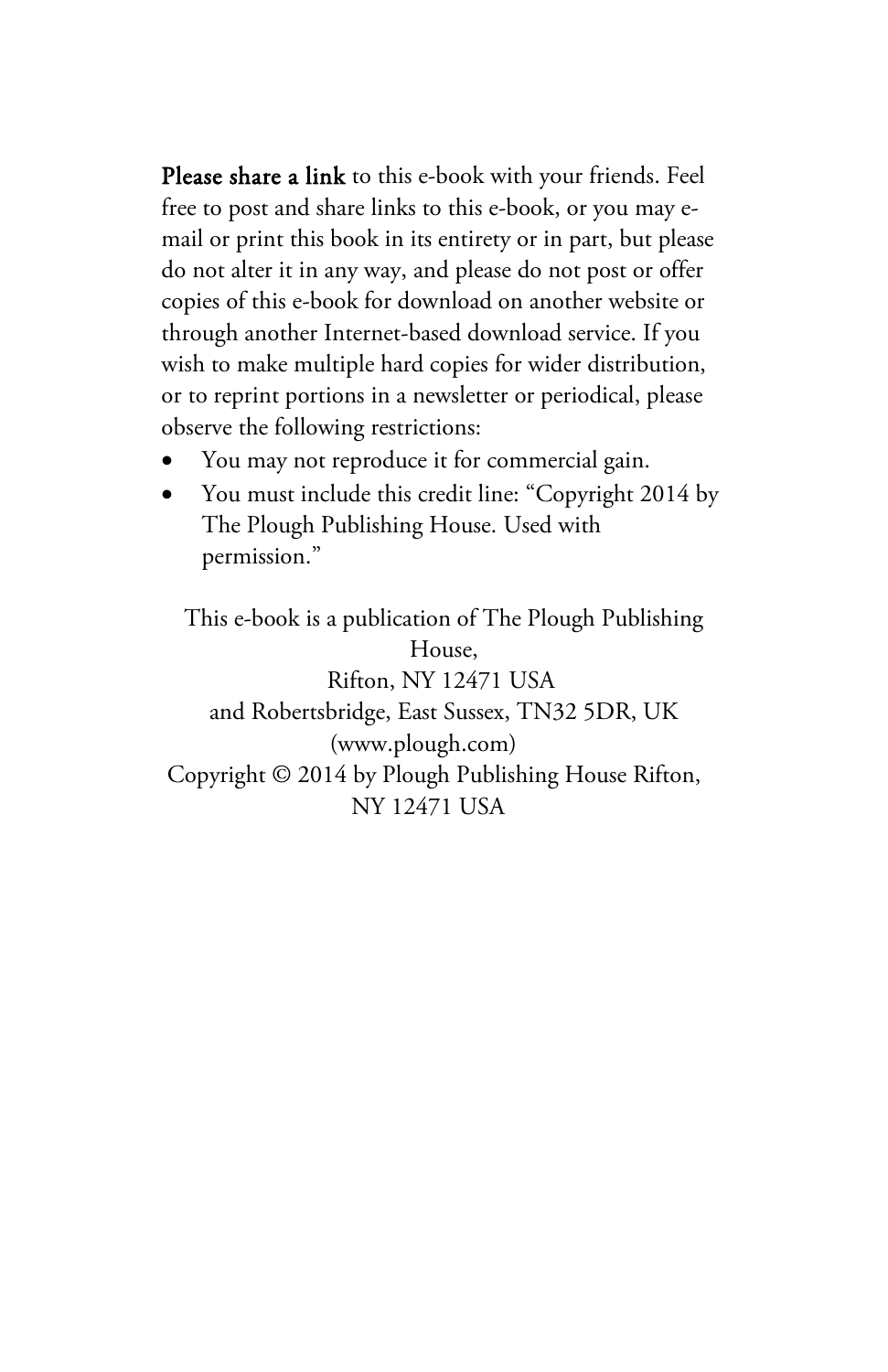## The Carpenter's Christmas Peter K. Rosegger

T LAST IT WAS OVER, this vigorous sweeping and **AT LAST IT WAS OVER**, this vigorous sweeping and scrubbing and chasing of dirt, this week-long tur- moil during which nothing, not a piece of furniture, not a single wall decoration, remained in place, until every piece of wood had been cleaned, every stone whitewashed, every bit of metal polished. Now the house shone in purest cleanliness.

 The calm after a storm has a solemn effect in any case, but particularly when the Christ Child is about to arrive. Some- where in the house stands a readied cradle. Those who wear shoes must take them off; and those in their stocking feet must walk on tiptoe, for–He sleeps.

 The goodwife bustled around in her rooms purposefully; she had to see that everything was right without marking the floor; check all the chests and closets and windows without touch- ing anything, so that everything would retain its pristine beauty. The wind rattled the windowpanes, blowing snow into every nook and cranny, and the darkness of the skies almost turned the room into night. In the living room, on a table covered with white linen, were a crucifix, a burning blessed candle, and a crock holding a branch cut from the cherry tree three weeks ago on St. Barbara's Day, which was to bloom that night. Its buds glistened and swelled and would burst into flower any moment.

 The woman ran to the door, opened it softly, raised her fore- finger and hissed, "Pssst!" into the kitchen, where the servant girl wasn't quiet enough with the dishes. "Pssst! The Christ Child is asleep!"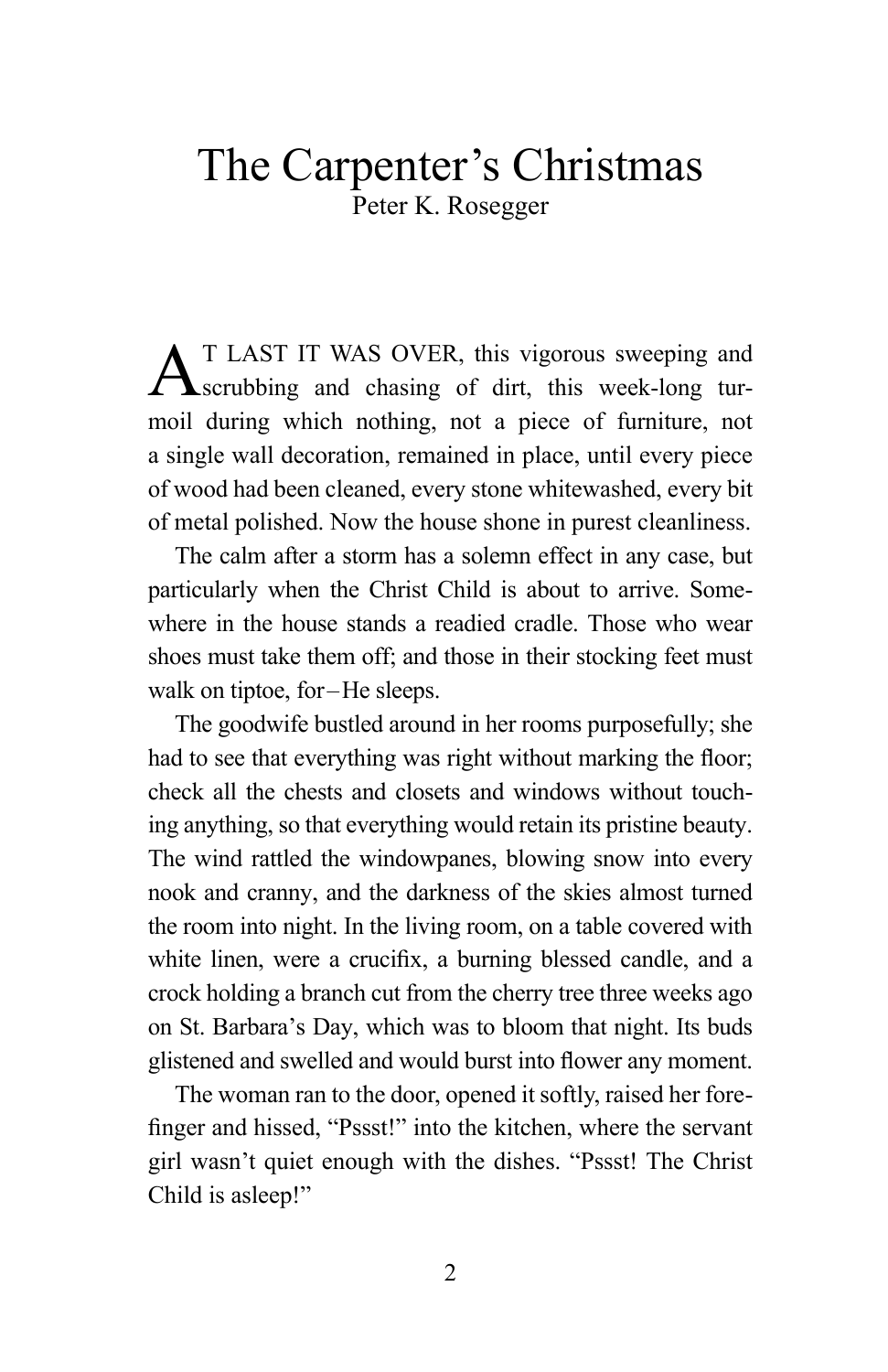The goodwife was in a deeply pious mood. Her graying hair was wound around her head in two braids; she had donned her red kerchief and her silk apron. With a rosary in her folded hands she sat in the armchair next to the table and could think of nothing except: Christmas Eve! The Christ Child!

 Suddenly there was a noise in the corner. Her husband, the carpenter, who was lying on the bench against the wall, turned around and bumped his elbow so hard against the back rest of the chair that it crashed to the floor.

 "Pssst!" she hissed, getting up. "My, but what a restless per-son you are!"

 "I? Restless?" He brushed his hand over his face. "Can't a person sleep any more? Can't you leave me alone?"

 "If you don't want to pray, you should at least be quiet, man. And you shouldn't sleep, either!"

"But, old lady, when a man sleeps he makes the least noise."

 "So you think! That's when you make the most noise, when you sleep! If you're not upsetting a chair, beating about with your arms, you're poking a hole in the wall. Anyone would think there were at least two sawmills and a threshing machine in here."

 "Yea, the sawmills and that threshing machine ought to be turned off on Christmas Eve," he answered calmly, sitting up.

 "Oh, don't talk nonsense, please! Here, find yourself a nice Christmas prayer!"

 She reached for the prayer book on the shelf, wiped the old, worn binding with her apron –yes, it was already dusty again! –and laid it on the table.

 "What's the matter with you?" he asked tranquilly. "When they ring the bell, I'll pray all right. Just now I want to sleep some more."

"Stop arguing!" she cried impatiently, kicking at a footstool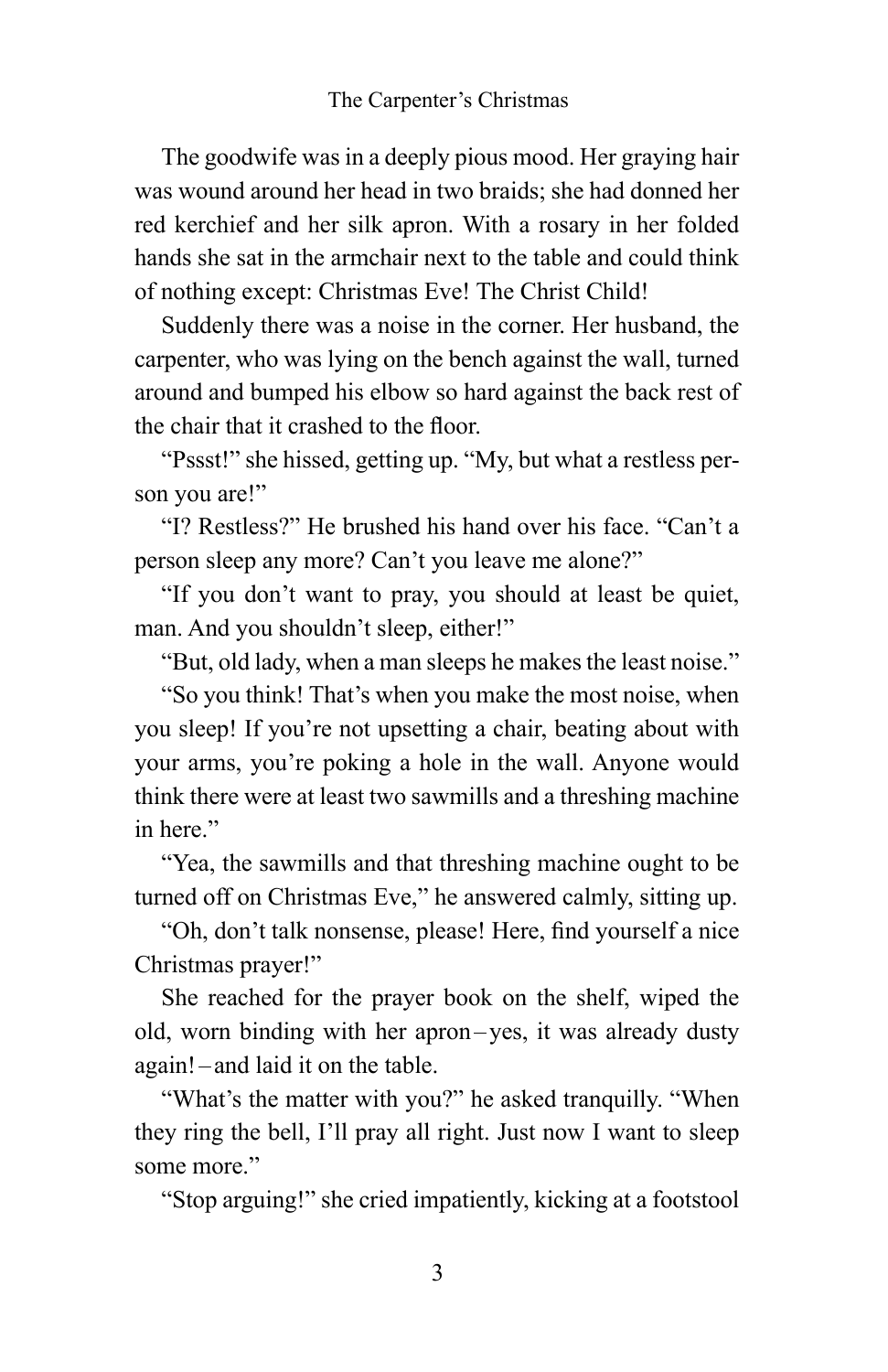below the table.

 He looked at her and grinned. "Woman," he said. "Not even old age helps you – you simply won't change!"

 "You're the one to talk!" she answered. "A man ought to remember at least on a day like this, that he has holy water on him. Haven't you any piety in you at all? Don't you know that tomorrow is Christmas?"

"Am I doing anything wrong?"

 "Nor are you doing anything right, either. Go on, find that Christmas prayer!"

 "I've never let anyone order me to be pious. If it doesn't come by itself…"

 "Come by itself? To you? Mary and Joseph, that'd be a long wait! All week long you are so unchristian that it's a scandal. Holidays are made for piety!"

 "Oh, phht!" the carpenter replied crossly. "If a man works hard all week and does his duty in God's name and does no- body any wrong, he's supposed to be extra pious on Sundays, eh? Why, woman, how is a man to do that?"

 "Pray, I said, and keep quiet! Holy Christ will be awak- ened soon enough when He comes to judge the quick and the dead…Jesus and Mary, what's that?"

 For a moment it was quite dark in the room, as if a black cloth had been drawn across the window; then a heavy thud, and the wild whirling of the snow outside. The carpenter went to the window and looked out. The storm had broken off a heavy limb from the old fir tree standing in front of the house.

 "Oh God, oh God, what a day!" the woman whined, wring-ing her hands. "That's a bad sign for a year without peace!"

 "If the devil doesn't fetch you, it'll be just that," the carpen-ter growled amiably.

"Today I refuse to argue with you!" she answered with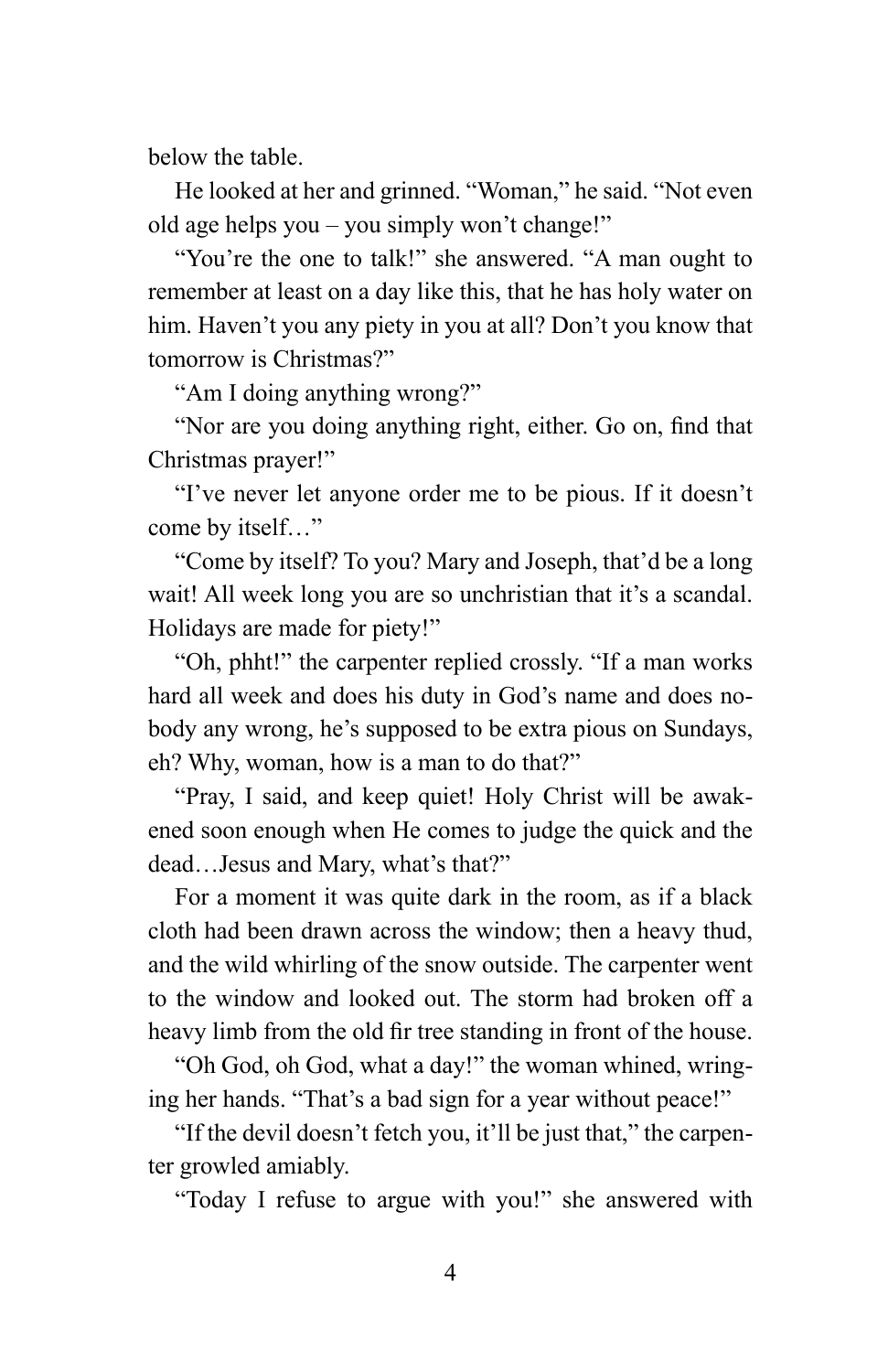cold superiority. "But just you wait until the day is over. Then you'll see whom the devil will fetch!"

 She took a little vessel of holy water from the door-jamb and sprinkled everything in the room, especially her husband. He stared at her grumpily and refused to stir.

 "He doesn't even make the sign of the cross when he is sprinkled with holy water!"

 She rushed to the kitchen, returned with a basin of glow- ing embers, sprinkled incense over it and carried it around, according to the old Christmas custom, close to the table, to the bed and, finally, to her husband, whose nostrils the incense attacked so vehemently that he began to curse and opened a window.

 He opened the window just in time. From the road, over the whistling of the wind, came excited voices. The wind had done a good deal of damage in the village. The Widow Cenzi's roof had been torn off so that you could look from above into the crawling children's warren.

 "That's because they don't pray, those people," the carpen- ter's wife sneered. "Mary and Joseph, that's how it is in this world. The entire Christmas Eve spoiled! And instead of say- ing his Christmas prayers now, he runs away! Who, I ask you, is to protect us, if not our dear Lord in heaven?"

 The Widow Cenzi had three small children, the oldest of which was sick in bed with scarlet fever. She wasn't much liked in the village and it was said that in the fall she some- times harvested potatoes where she hadn't planted any. Now the roof of her hut was torn down, with the shingles lying in the road, and the widow stumbled around with her children in the darkness trying to place them with friendly neighbors. Nobody wanted to harbor the child sick with scarlet fever un-til the teacher offered to take it in; but the teacher was ruled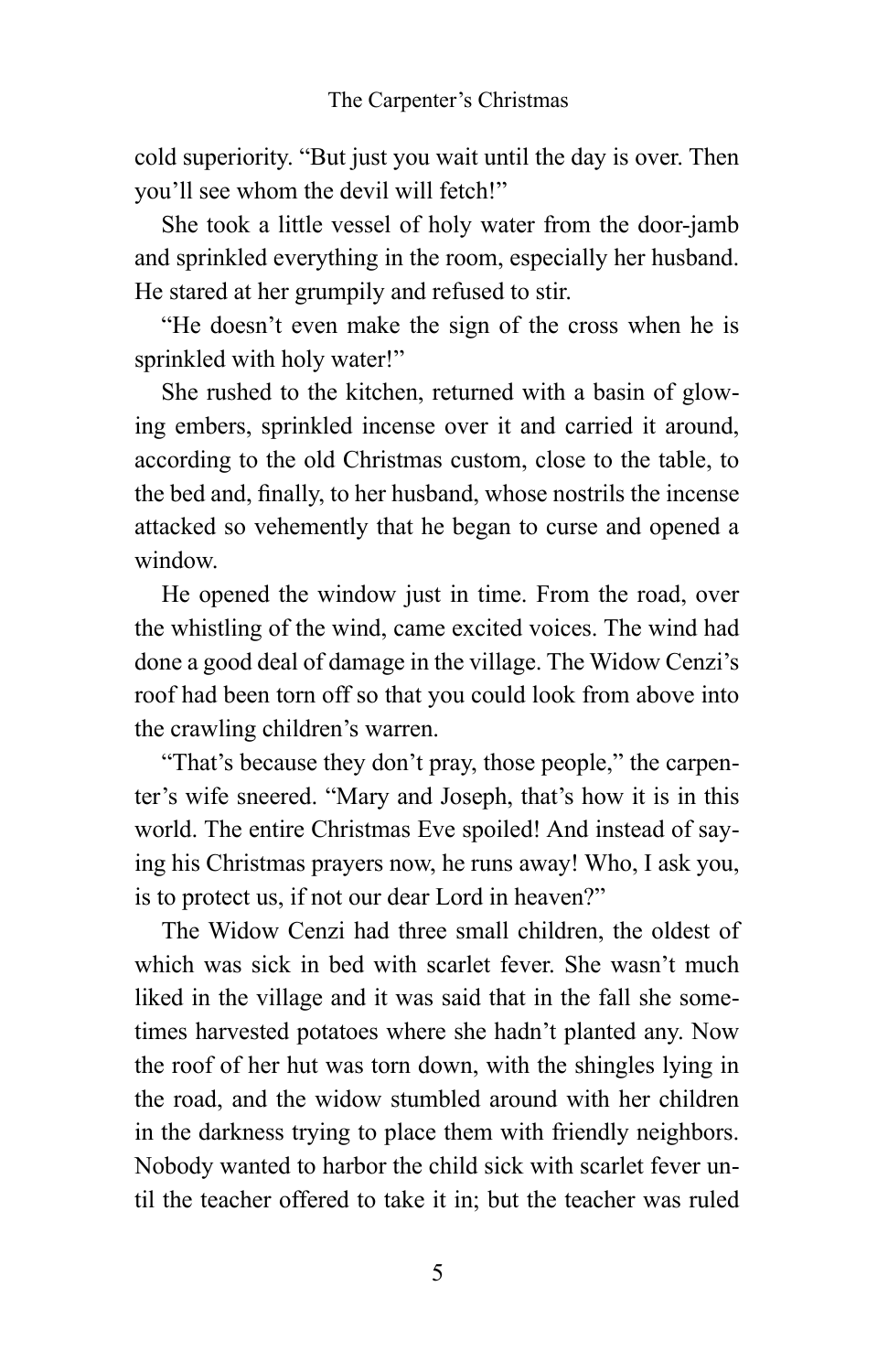out because he might carry the infection into the school. The childless wife of the carpenter, too, was approached, but she didn't want her Christmas Eve spoiled by a sick child. Final- ly the village priest remembered that He who was expected that very night had said that whoever takes in a child, takes in Him–even though he wasn't quite certain how the quotation really ran. And so, with kindliness and the help of the quota- tion, he arranged with his housekeeper for the sick child to stay at the vicarage until the roof of the old home could be fixed, at least temporarily.

 The carpenter had gone outside. His voice was louder than the wind as he called together his neighbors and his journey- men. They came with ladders, tools and boards. There was a hammering and sawing in the village that lasted all night under the light of the improvised torches –very much to the horror of the carpenter's goodwife , who esteemed the holy calm and heavenly peace of this night above all else. "How can the cherry branch bloom in all this turmoil? And how is the Christ Child to rest?"

 When the bells in the church tower began to chime for Midnight Mass the men still shouted and hammered on the Widow Cenzi's roof. And while the parish sang in the church, the pounding and clanking of nails and tools still vied so with the noise of the storm that the women, thus cheated out of their Christmas humor, were positively horrified. At last, when all the bells tolled in unison and the organ jubilated at the high point of the Midnight Mass, the men who were helping to and the carpenter found himself alone with two of his journey- men on the skeleton of the roof. The storm seemed to blow harder now, to tear down again what the hands of men had just put up. build the roof jumped down and strolled into the church too;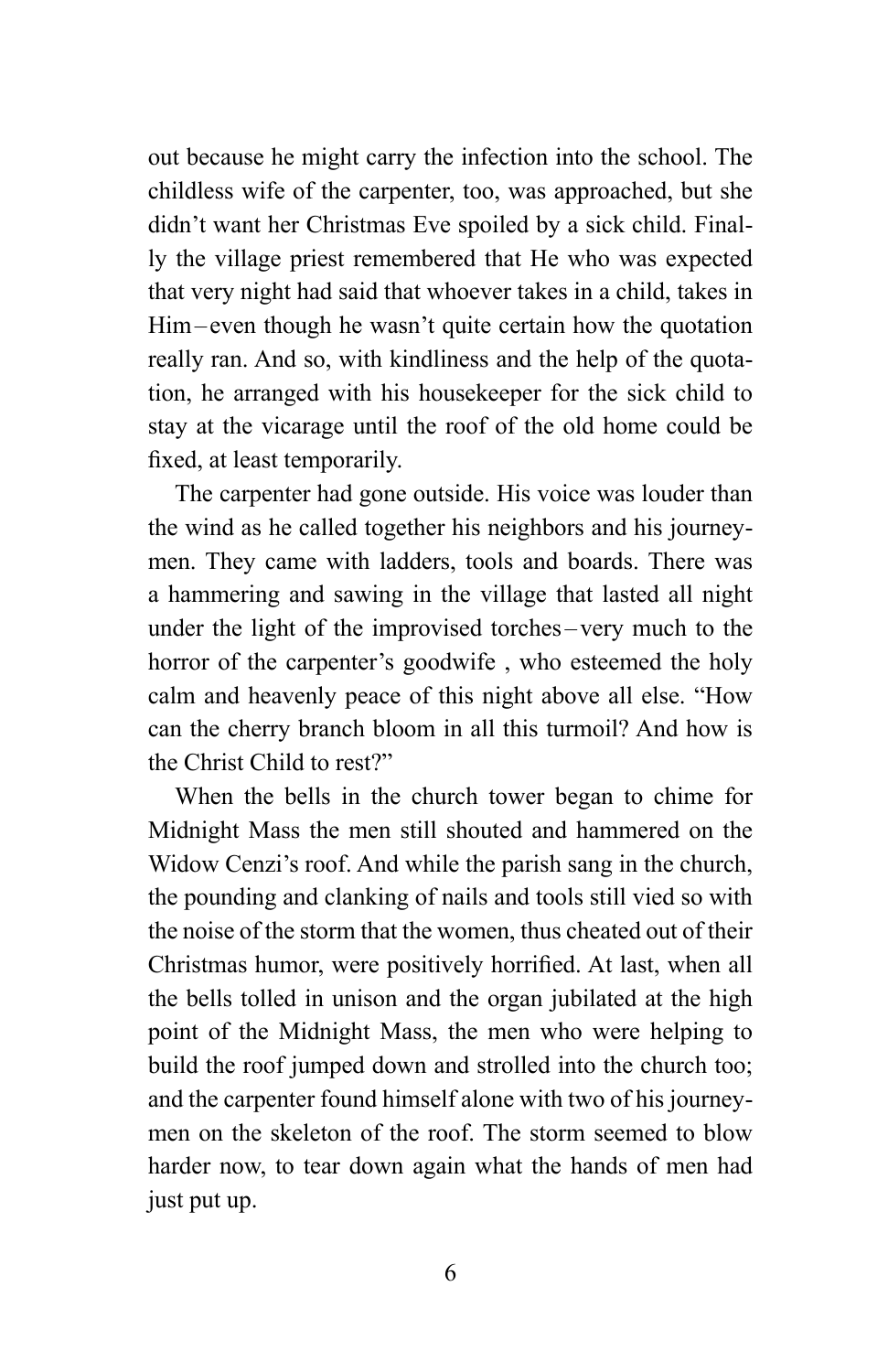The carpenter had expected to have the roof ready before morning. When he saw that most of the others had deserted him and that even the boys who had held the torches had thrown them in the snow and run to church, he began to curse mightily.

 "To hell with the damn hypocrites! They practically chew off the toes of our good Lord; but in the meantime they let these poor wretches die of cold. They'll squat in the pews un- til they rot. But God in heaven can't really be proud of them. What a viper's brood! Hear them sing: 'Praise God in the highest!'And see how they kiss the waxen image of the Christ Child and cuddle it like a doll –while these poor little creatures are so cold they'll soon croak!"

 When Midnight Mass was over and the people came out of the church, the carpenter was still up on his roof, working away, and cursing. One man said to the other, "Poor fellow, he'll go completely mad if we don't help him; and maybe we are a little to blame for his swearing, at that! Come on, let's pitch in. We can have that roof up in less than an hour."

 Then another planted himself firmly in front of the speaker and said: "Do you really think, neighbor, that I would be so unchristian as to work on Holy Christmas Morn?" But his manner was so overbearing that the effect was far from what he intended.

 "Did you hear that one?" someone asked. "In the face of such hypocrisy, I prefer the carpenter and all his cussing; and I, for one, am going to help him finish that roof!"

 Others joined him. The torches were lit again and the saw- ing and hammering began once more with such renewed vigor that the carpenter's wife, in desperation, covered both her ears with her hands. "You can't sleep and you can't pray with all this noise going on. And that – that heathen husband of mine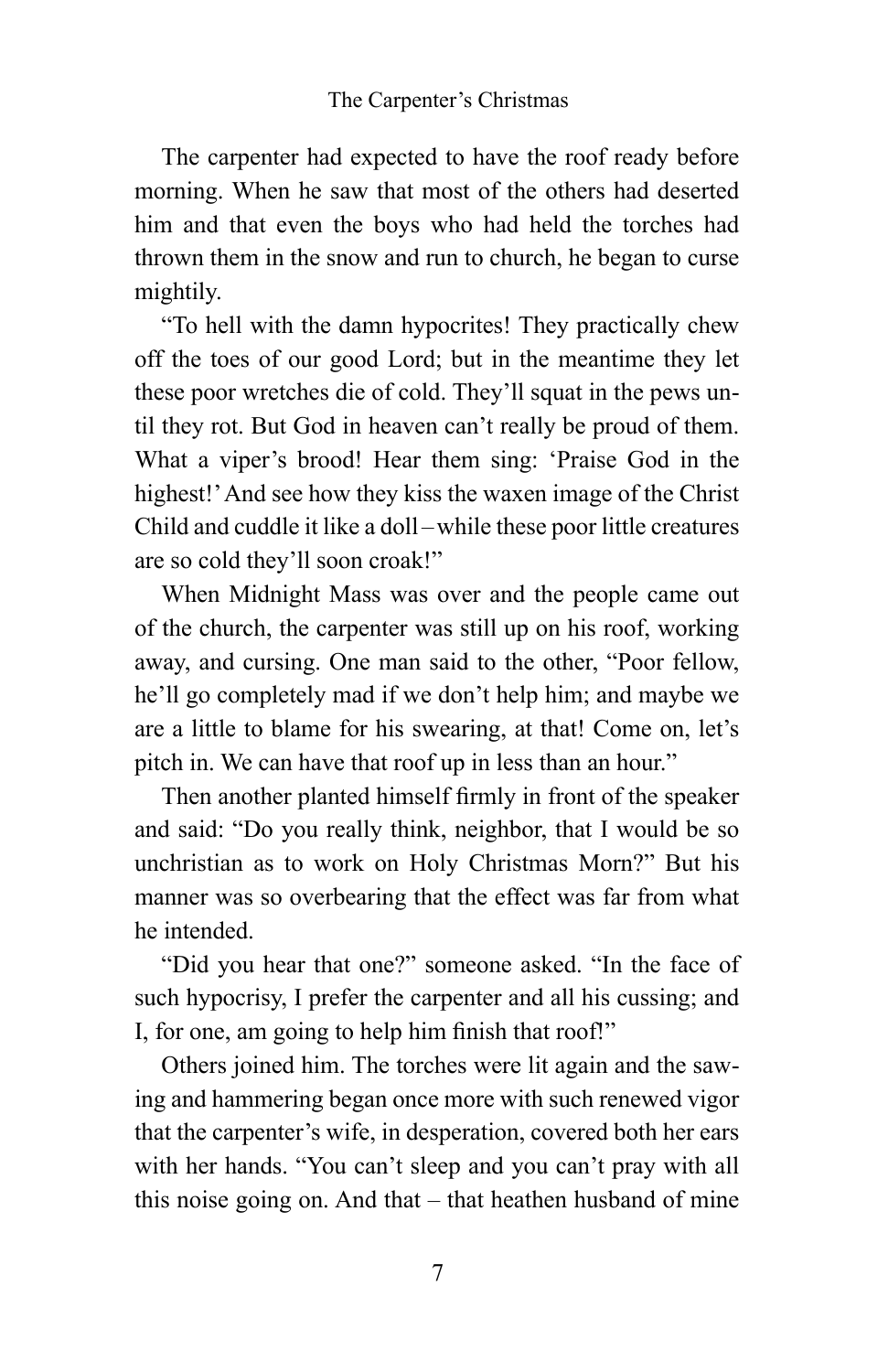prefers this beggar woman to our Jesus Child, so that he won't even let Him rest in His cradle…God forgive him!"

 On Christmas day when the sun rose, the icy wind still rushed over the rooftops, and over many a gable snow clouds still danced. But the roof of the Widow Cenzi's house was fixed and nailed down tight, a good fire crackled in her stove, and the woman with her children had returned to their home. The carpenter was lying on his bed, jacket and boots and all, snoring with a right good will. His wife stood in the doorway, staring at him in disgust.

 She herself could not settle down. She was miserable. Even before the solemn High Mass she went over to the vicarage, but she could hardly say a single word between her sobs. What an unhappy woman she was, she finally managed to stammer, to have such a husband! True, he was usually quiet and indus- trious, but he had simply no religion! Just no religion at all! And if she were to live to be a hundred, she would never forget that night!

 "Not a single Our Father did he say, nor did he welcome the Christ Child with so much as a single short prayer! What an end such a man will come to! Even this morning, people are going from house to house telling each other that they have never heard anyone curse as much as this husband of mine on Holy Night! You must have heard it yourself, Your Reverence, after Midnight Mass! I was shivering in my soul!"

 The priest sat with his hand folded in his lap and smiled benevolently at the distracted woman. "To be sure, I heard something," he said. "But I thought it was a prayer!"

 "Prayer?" the woman moaned, raising her hands and fold- ing them high above her head, then letting them fall again as if she had had a stroke.

"My dear woman," the priest replied. "Some people have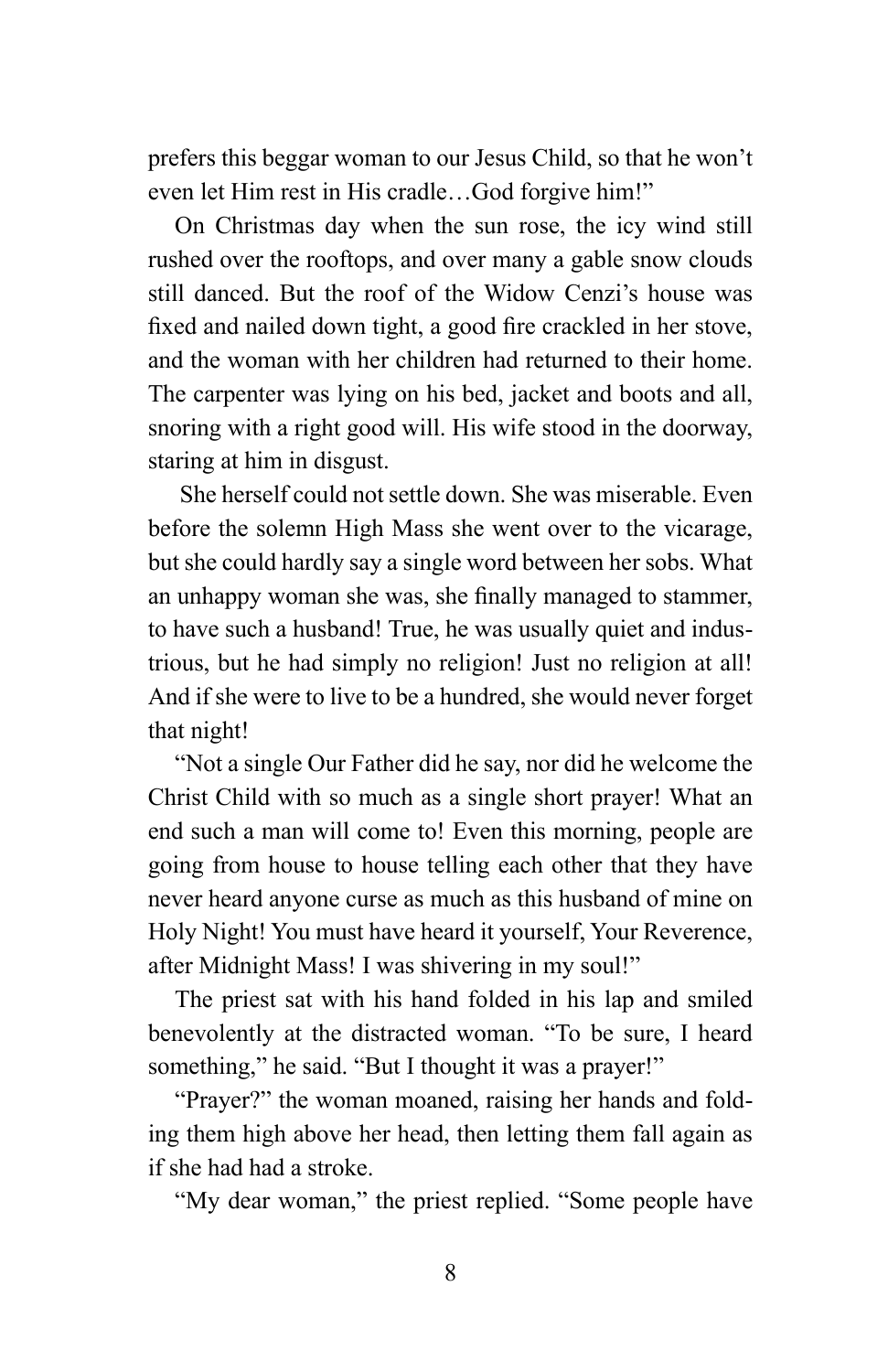strange ways of praying. The Jews, for example, wind their prayer-belts around their heads and arms when they pray. Oth- ers just turn the leaves of their prayer books. And still others pass the beads of their rosaries through their fingers. Well, our carpenter simply hammers nails into wooden shingles during his Our Father."

 The woman again clasped her hands in despair. "Did you say 'Our Father,' Your Reverence? Some Our Father that would be! How he cursed and shouted during Holy Mass! If our dear Lord weren't so kind, the earth would have opened and swallowed him!"

 "I admit," the priest replied, "that his words may have been chosen somewhat –unfortunately. But his intentions were cer- tainly good. And that's really what counts. All the while he was cursing and shouting, I'm sure he didn't have another thought in his head other than to provide a roof for the poor widow and her children and his conviction that other men ought to be have an idea that the carpenter's prayer with his saw and ham- mer pleased our Good Lord the most." helping him. We probably all prayed devoutly last night, but I

 "And now," the woman cried, "when the others are on their way to High Mass, he lies sleeping like a…a donkey!"

 "Let him sleep, my dear woman. Just as his work was his prayer, so is his rest."

 As the carpenter's wife departed, she kept shaking her head. She could make neither head nor tail of all this. What was the world coming to? If cursing was praying, what then was pray-ing? But she didn't get quite that far in her meditations.

\*\*\*\*\*

 This story is an excerpt from "Home for Christmas" available from Plough Publishing.